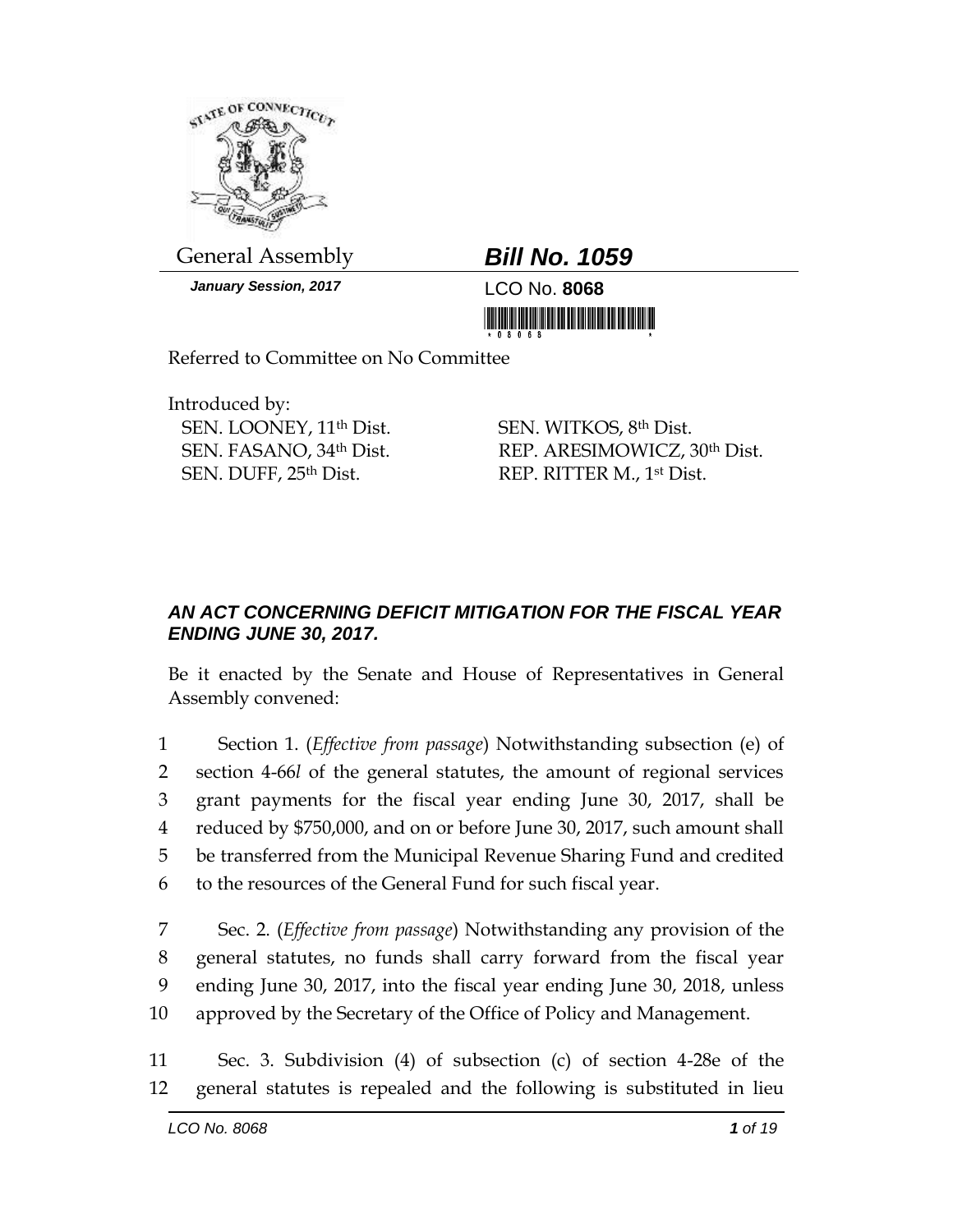thereof (*Effective from passage*):

 (4) For the fiscal year ending June 30, 2017, disbursements from the Tobacco Settlement Fund shall be made as follows: (A) To the General Fund (i) in the amount identified as "Transfer from Tobacco Settlement Fund" in the General Fund revenue schedule adopted by the General Assembly, and (ii) in an amount equal to four million dollars; and (B) any remainder to the **[**Tobacco and Health Trust Fund**]** General Fund.

 Sec. 4. (*Effective from passage*) Notwithstanding the provisions of subsection (c) of section 4-28e and section 4-28f of the general statutes, the Secretary of the Office of Policy and Management may approve a sum of up to \$208,997 to be transferred from the Tobacco and Health Trust Fund and credited to the resources of the General Fund for the fiscal year ending June 30, 2017.

 Sec. 5. (*Effective from passage*) For the fiscal years ending June 30, 2017, through June 30, 2019, inclusive, the amount deemed appropriated pursuant to sections 3-20i and 3-115b of the general statutes, as amended by this act, in each of such fiscal years shall be one dollar.

 Sec. 6. Section 3-115b of the general statutes is repealed and the following is substituted in lieu thereof (*Effective from passage*):

 (a) Commencing with the fiscal year ending June 30, 2014, the Comptroller, in the Comptroller's sole discretion, may initiate a process intended to result in the implementation of the use of generally accepted accounting principles, as prescribed by the Governmental Accounting Standards Board, with respect to the preparation and maintenance of the annual financial statements of the state pursuant to section 3-115.

 (b) Commencing with the fiscal year ending June 30, 2014, the Secretary of the Office of Policy and Management shall initiate a process intended to result in the implementation of generally accepted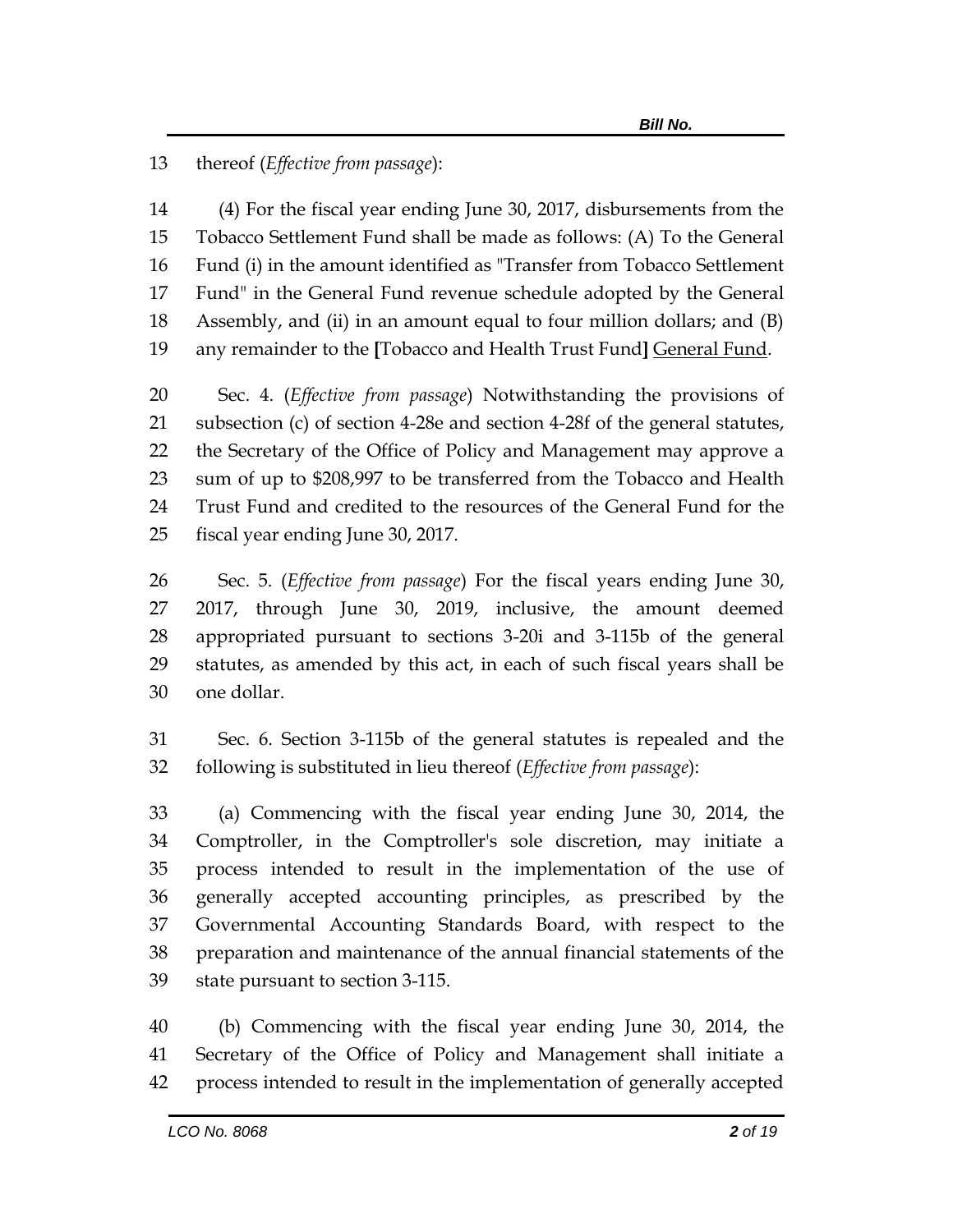accounting principles, as prescribed by the Governmental Accounting

 Standards Board, with respect to the preparation of the biennial budget of the state.

 (c) The Comptroller shall establish an opening combined balance sheet for each appropriated fund as of July 1, 2013, on the basis of generally accepted accounting principles. The accumulated deficit in the General Fund on June 30, 2013, as determined on the basis of generally accepted accounting principles and identified in the comprehensive annual financial report of the state as the unassigned negative balance of the General Fund on said date, reduced by any funds deposited in the General Fund from other resources for the purpose of reducing the negative unassigned balance of the fund, shall be amortized **[**in equal increments**]** in each fiscal year of each biennial budget, commencing with the fiscal year ending June 30, 2016, and for the succeeding twelve fiscal years. The Comptroller shall, to the extent necessary to report the fiscal position of the state in accordance with generally accepted accounting principles, reconcile the unassigned balance in the General Fund at the end of each fiscal year to the unassigned balance in the General Fund on June 30, 2013, the portion already amortized and any unassigned balance created after June 30, 2013. The Secretary of the Office of Policy and Management shall annually publish a recommended amortization schedule to fully reduce such negative unassigned balance by June 30, 2028.

 (d) The unreserved negative balance in the General Fund reported in the comprehensive annual financial report issued by the Comptroller for the fiscal year ending June 30, 2014, reduced by (1) the negative unassigned balance in the General Fund for the fiscal year ending June 30, 2013, and (2) any funds from other resources deposited in the General Fund for the purpose of reducing the negative unassigned balance of the fund shall be amortized **[**in equal increments**]** in each fiscal year of each biennial budget, commencing with the fiscal year ending June 30, 2018, and for the succeeding ten fiscal years.The Secretary of the Office of Policy and Management shall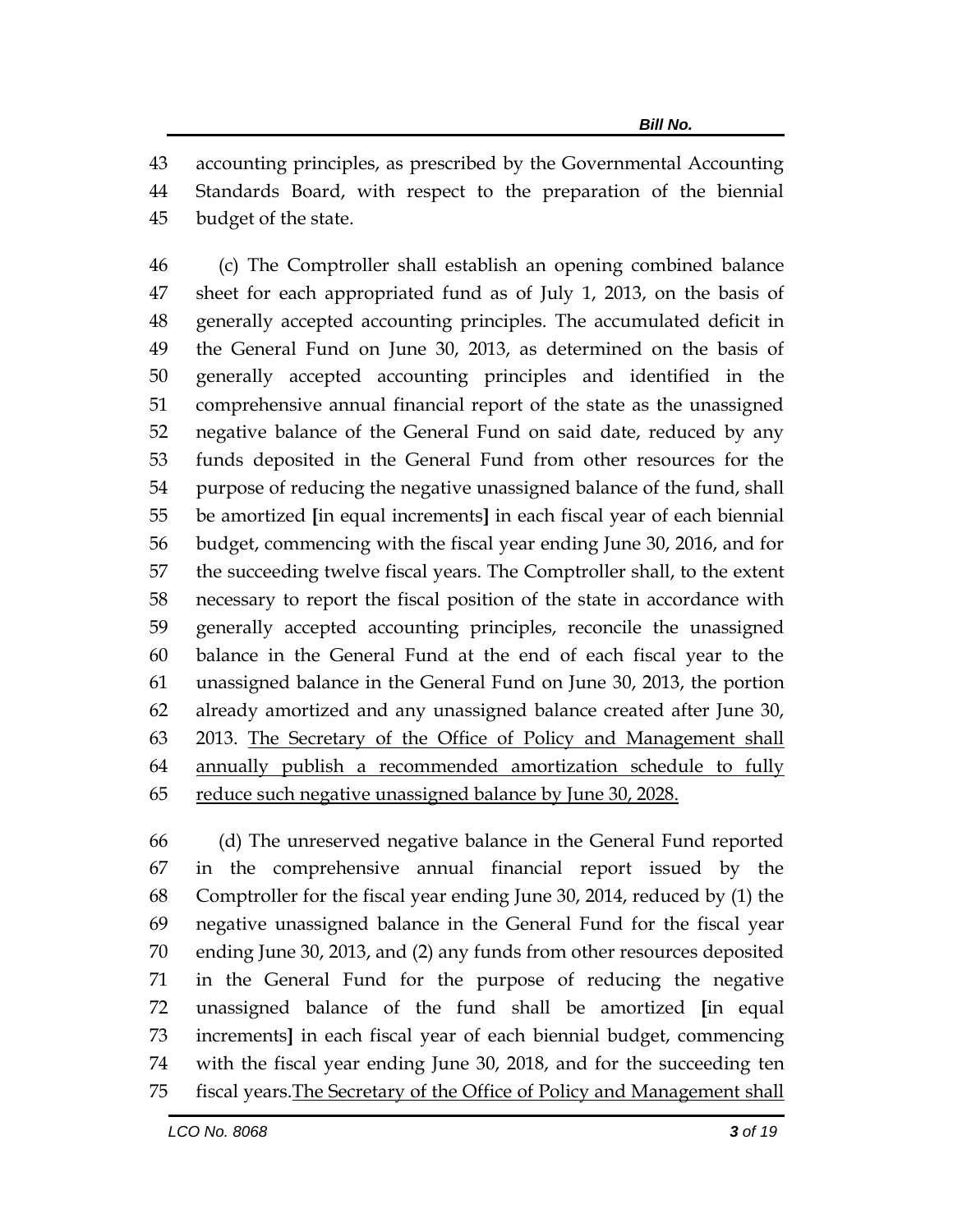annually publish a recommended amortization schedule to fully reduce such negative unassigned balance by June 30, 2028.

 Sec. 7. (*Effective from passage*) Notwithstanding any provisions of the general statutes, on or before June 30, 2017, the Secretary of the Office of Policy and Management may approve an amount of up to \$200,000 to be transferred from the UConn – Medicaid Partnership account in the Department of Social Services and credited to the resources of the General Fund for the fiscal year ending June 30, 2017.

 Sec. 8. (*Effective from passage*) Notwithstanding any provision of the general statutes, on or before June 30, 2017, the Secretary of the Office of Policy and Management may approve a sum of up to \$875,000 to be transferred from the State of Connecticut Health and Educational Facilities Authority, established pursuant to section 10a-179 of the general statutes, and credited to the resources of the General Fund for the fiscal year ending June 30, 2017.

 Sec. 9. (*Effective from passage*) Notwithstanding any provision of the general statutes, on or before June 30, 2017, the Secretary of the Office of Policy and Management may approve a sum of up to \$150,000 to be transferred from the civil penalties account, established under section 31-69a of the general statutes, and credited to the resources of the General Fund for the fiscal year ending June 30, 2017.

 Sec. 10. (*Effective from passage*) Notwithstanding any provision of the general statutes, on or before June 30, 2017, the Secretary of the Office of Policy and Management may approve a sum of up to \$190,000 to be transferred from the Individual Development Account Reserve Fund under section 31-51zz of the general statutes, and credited to the resources of the General Fund for the fiscal year ending June 30, 2017.

 Sec. 11. (*Effective from passage*) Notwithstanding any provision of the general statutes, on or before June 30, 2017, the Secretary of the Office of Policy and Management may approve a sum of up to \$100,000 to be transferred from the chronic gamblers treatment and rehabilitation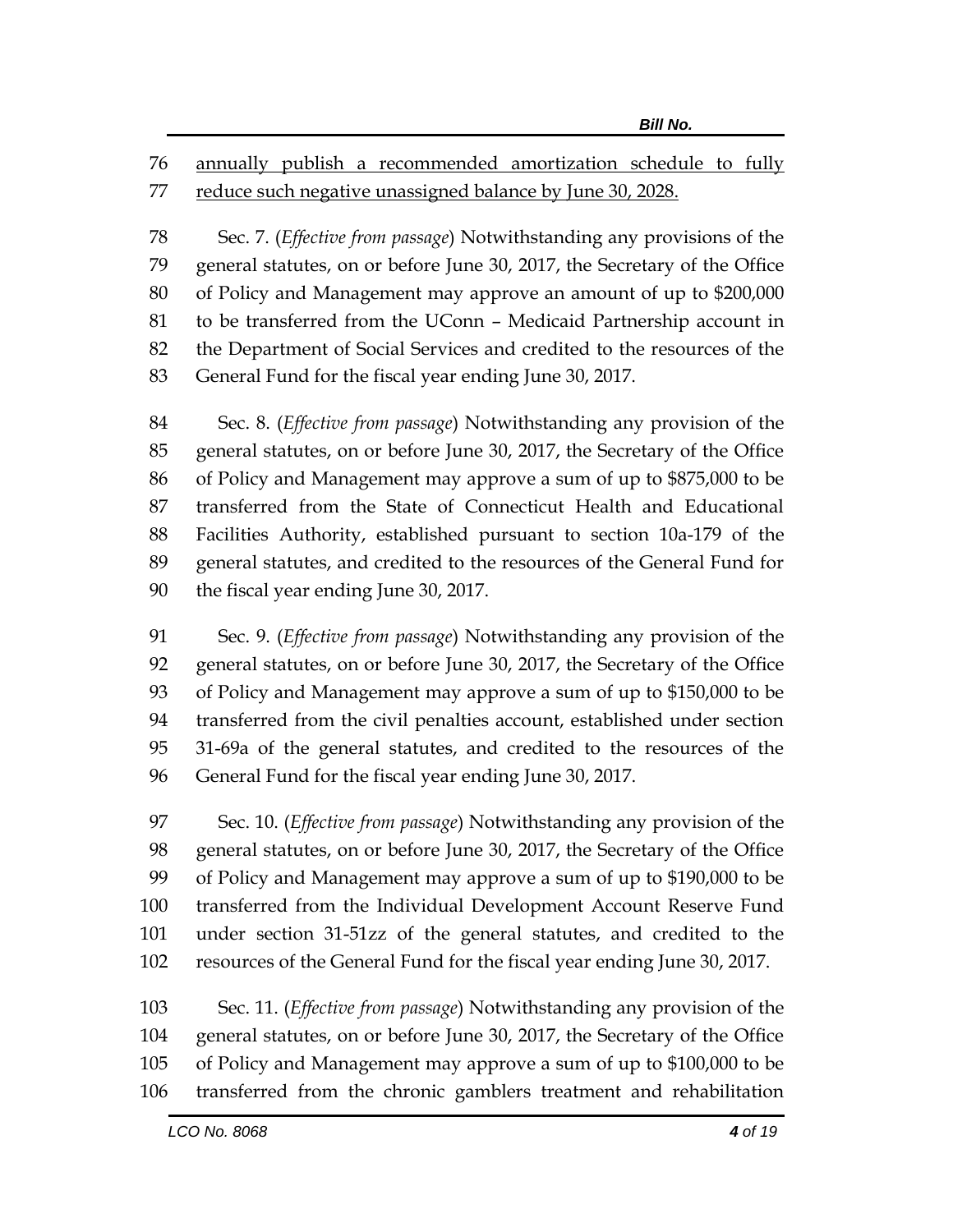account, established under section 17a-713 of the general statutes, and credited to the resources of the General Fund for the fiscal year ending June 30, 2017.

 Sec. 12. (*Effective from passage*) Notwithstanding any provision of the general statutes, on or before June 30, 2017, the Secretary of the Office of Policy and Management may approve a sum of up to \$250,000 to be transferred from the pretrial account, established pursuant to section 54-56k of the general statutes, and credited to the resources of the General Fund for the fiscal year ending June 30, 2017.

 Sec. 13. (*Effective from passage*) Notwithstanding any provision of the general statutes, on or before June 30, 2017, the Secretary of the Office of Policy and Management may approve a sum of up to \$50,000 to be transferred from the support program for shared populations account, administered by the Department of Mental Health and Addiction Services, and credited to the resources of the General Fund for the fiscal year ending June 30, 2017.

 Sec. 14. (*Effective from passage*) Notwithstanding any provision of the general statutes, on or before June 30, 2017, the Secretary of the Office of Policy and Management may approve a sum of up to \$75,000 to be transferred from the drug assets forfeiture revolving account in the Department of Mental Health and Addiction Services, established pursuant to section 54-36i of the general statutes, and credited to the resources of the General Fund for the fiscal year ending June 30, 2017.

 Sec. 15. (*Effective from passage*) Notwithstanding any provision of the general statutes, on or before June 30, 2017, the Secretary of the Office of Policy and Management may approve a sum of up to \$3,185,773 to be transferred from the municipal reimbursement and revenue account, established pursuant to section 4-66n of the general statutes, and credited to the resources of the General Fund for the fiscal year ending June 30, 2017.

Sec. 16. (*Effective from passage*) Notwithstanding any provision of the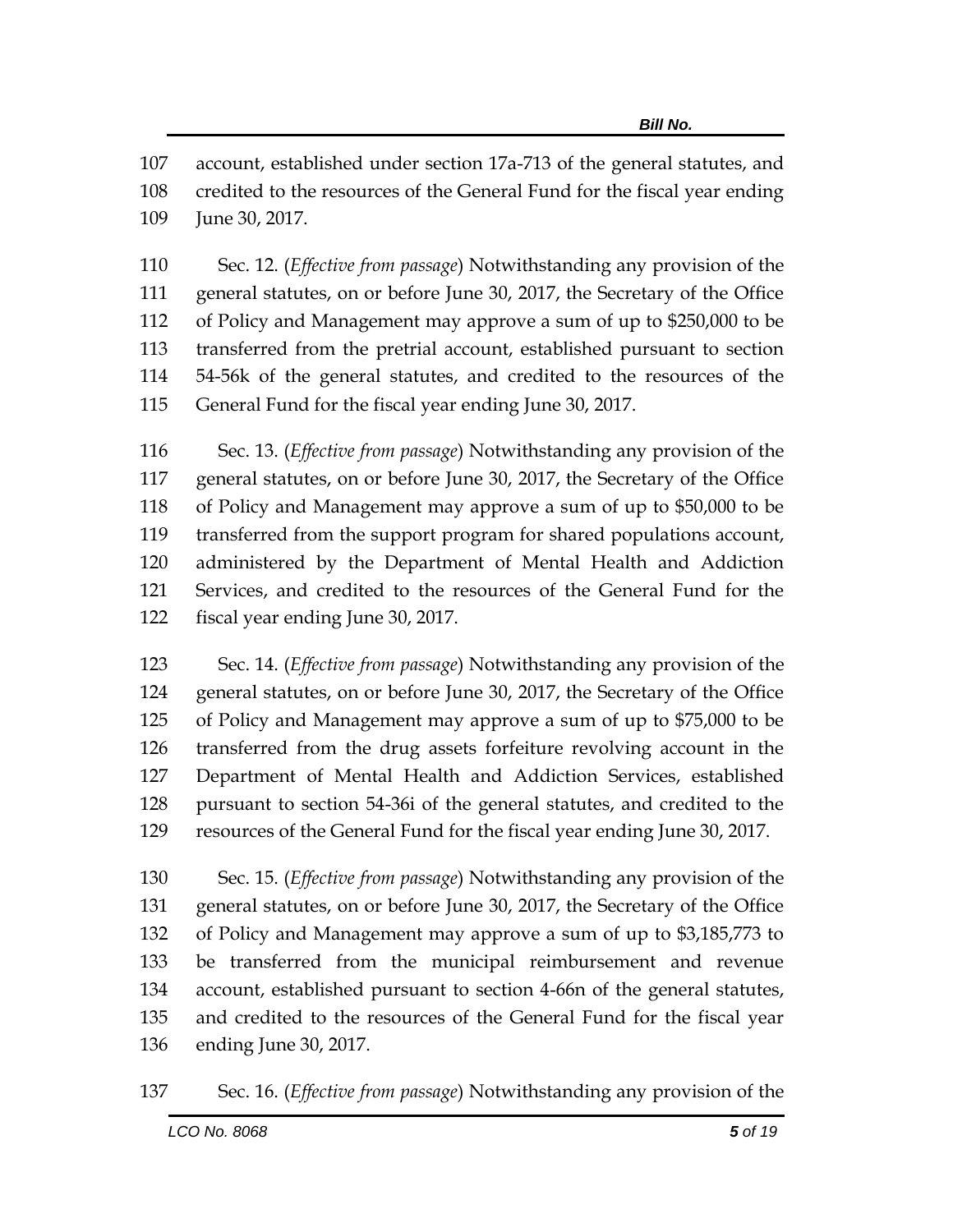general statutes, on or before June 30, 2017, the Secretary of the Office of Policy and Management may approve a sum of up to \$3,150,000 to be transferred from the regional planning incentive account, established pursuant to section 4-66k of the general statutes, and credited to the resources of the General Fund for the fiscal year ending June 30, 2017.

 Sec. 17. (*Effective from passage*) Notwithstanding any provision of the general statutes, on or before June 30, 2017, the Secretary of the Office of Policy and Management may approve a sum of up to \$11,182 to be transferred from the commercial recording administration account, administered by the office of the Secretary of the State, and credited to the resources of the General Fund for the fiscal year ending June 30, 2017.

 Sec. 18. (*Effective from passage*) Notwithstanding any provision of the general statutes, on or before June 30, 2017, the Secretary of the Office of Policy and Management may approve a sum of up to \$52,126 to be transferred from the tax incidence study account, administered by the Department of Revenue Services, and credited to the resources of the General Fund for the fiscal year ending June 30, 2017.

 Sec. 19. (*Effective from passage*) Notwithstanding any provision of the general statutes, on or before June 30, 2017, the Secretary of the Office of Policy and Management may approve a sum of up to \$177,491 to be transferred from the bedding and filling material account, administered by the Department of Consumer Protection, and credited to the resources of the General Fund for the fiscal year ending June 30, 2017.

 Sec. 20. (*Effective from passage*) Notwithstanding any provision of the general statutes, on or before June 30, 2017, the Secretary of the Office of Policy and Management may approve a sum of up to \$150,000 to be transferred from the privacy protection guaranty and enforcement account, established pursuant to section 42-472a of the general statutes,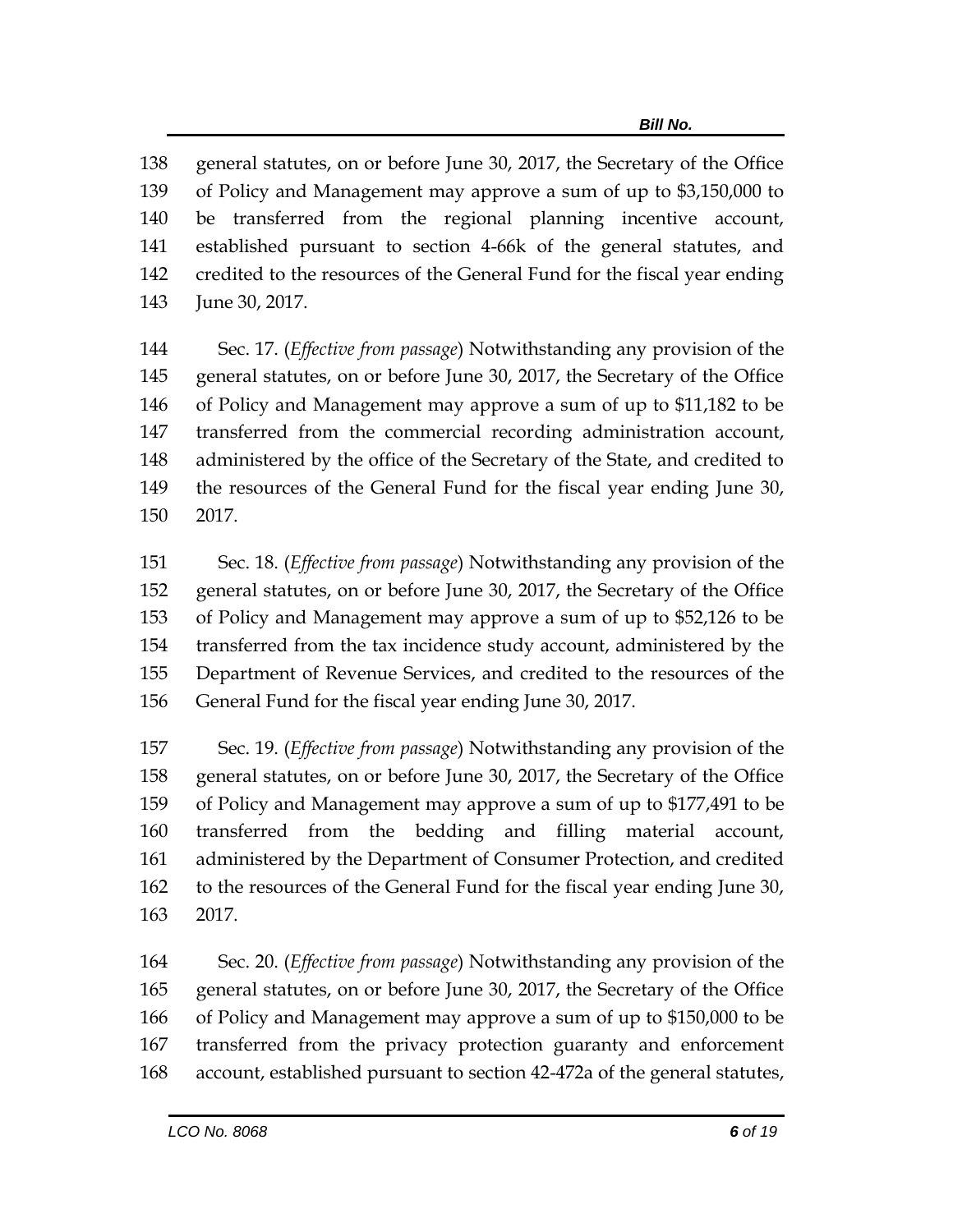and credited to the resources of the General Fund for the fiscal year ending June 30, 2017.

 Sec. 21. (*Effective from passage*) Notwithstanding any provision of the general statutes, on or before June 30, 2017, the Secretary of the Office of Policy and Management may approve a sum of up to \$847 to be transferred from the foreclosure prevention account, administered by the Department of Banking, and credited to the resources of the General Fund for the fiscal year ending June 30, 2017.

 Sec. 22. (*Effective from passage*) Notwithstanding any provision of the general statutes, on or before June 30, 2017, the Secretary of the Office of Policy and Management may approve a sum of up to \$398 to be transferred from the seminars, conferences and symposiums account, administered by the Department of Banking, and credited to the resources of the General Fund for the fiscal year ending June 30, 2017.

 Sec. 23. (*Effective from passage*) Notwithstanding any provision of the general statutes, on or before June 30, 2017, the Secretary of the Office of Policy and Management may approve a sum of up to \$5,659 to be transferred from the miscellaneous grants account, administered by the Department of Energy and Environmental Protection, and credited to the resources of the General Fund for the fiscal year ending June 30, 2017.

 Sec. 24. (*Effective from passage*) Notwithstanding any provision of the general statutes, on or before June 30, 2017, the Secretary of the Office of Policy and Management may approve a sum of up to \$108,541 to be transferred from the conferences and seminars account, administered by the Department of Energy and Environmental Protection, and credited to the resources of the General Fund for the fiscal year ending June 30, 2017.

 Sec. 25. (*Effective from passage*) Notwithstanding any provision of the general statutes, on or before June 30, 2017, the Secretary of the Office of Policy and Management may approve a sum of up to \$40,987 to be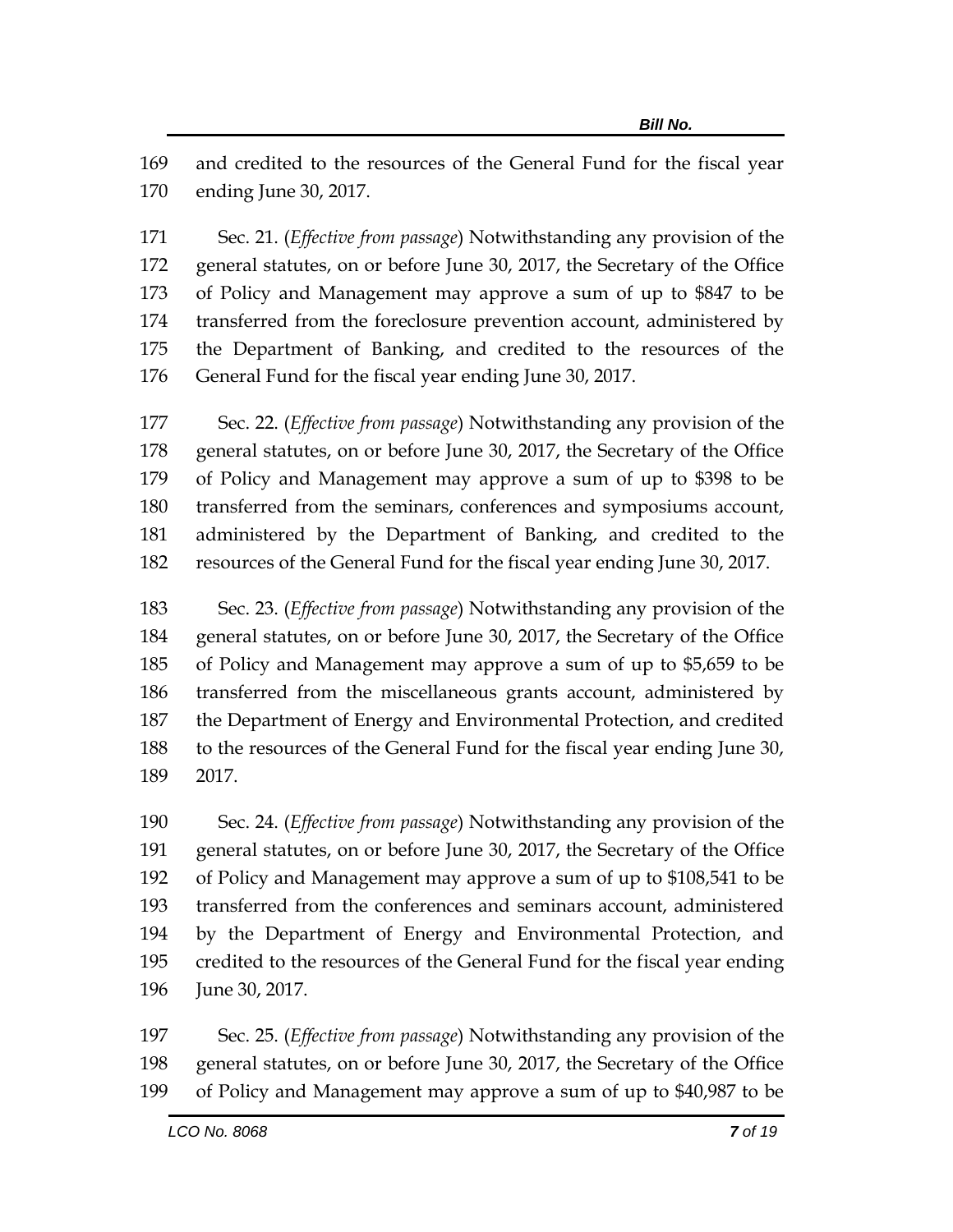transferred from the shad study - Connecticut River account, administered by the Department of Energy and Environmental Protection, and credited to the resources of the General Fund for the fiscal year ending June 30, 2017.

 Sec. 26. (*Effective from passage*) Notwithstanding any provision of the general statutes, on or before June 30, 2017, the Secretary of the Office of Policy and Management may approve a sum of up to \$3,500 to be transferred from the restore Gillette Castle paintings account, administered by the Department of Energy and Environmental Protection, and credited to the resources of the General Fund for the fiscal year ending June 30, 2017.

 Sec. 27. (*Effective from passage*) Notwithstanding any provision of the general statutes, on or before June 30, 2017, the Secretary of the Office of Policy and Management may approve a sum of up to \$2,635 to be transferred from the natural diversity base inventories account, administered by the Department of Energy and Environmental Protection, and credited to the resources of the General Fund for the fiscal year ending June 30, 2017.

 Sec. 28. (*Effective from passage*) Notwithstanding any provision of the general statutes, on or before June 30, 2017, the Secretary of the Office of Policy and Management may approve a sum of up to \$208 to be transferred from the deer program account, administered by the Department of Energy and Environmental Protection, and credited to the resources of the General Fund for the fiscal year ending June 30, 2017.

 Sec. 29. (*Effective from passage*) Notwithstanding any provision of the general statutes, on or before June 30, 2017, the Secretary of the Office of Policy and Management may approve a sum of up to \$1,792 to be transferred from the non-harvested wildlife account, administered by the Department of Energy and Environmental Protection, and credited to the resources of the General Fund for the fiscal year ending June 30,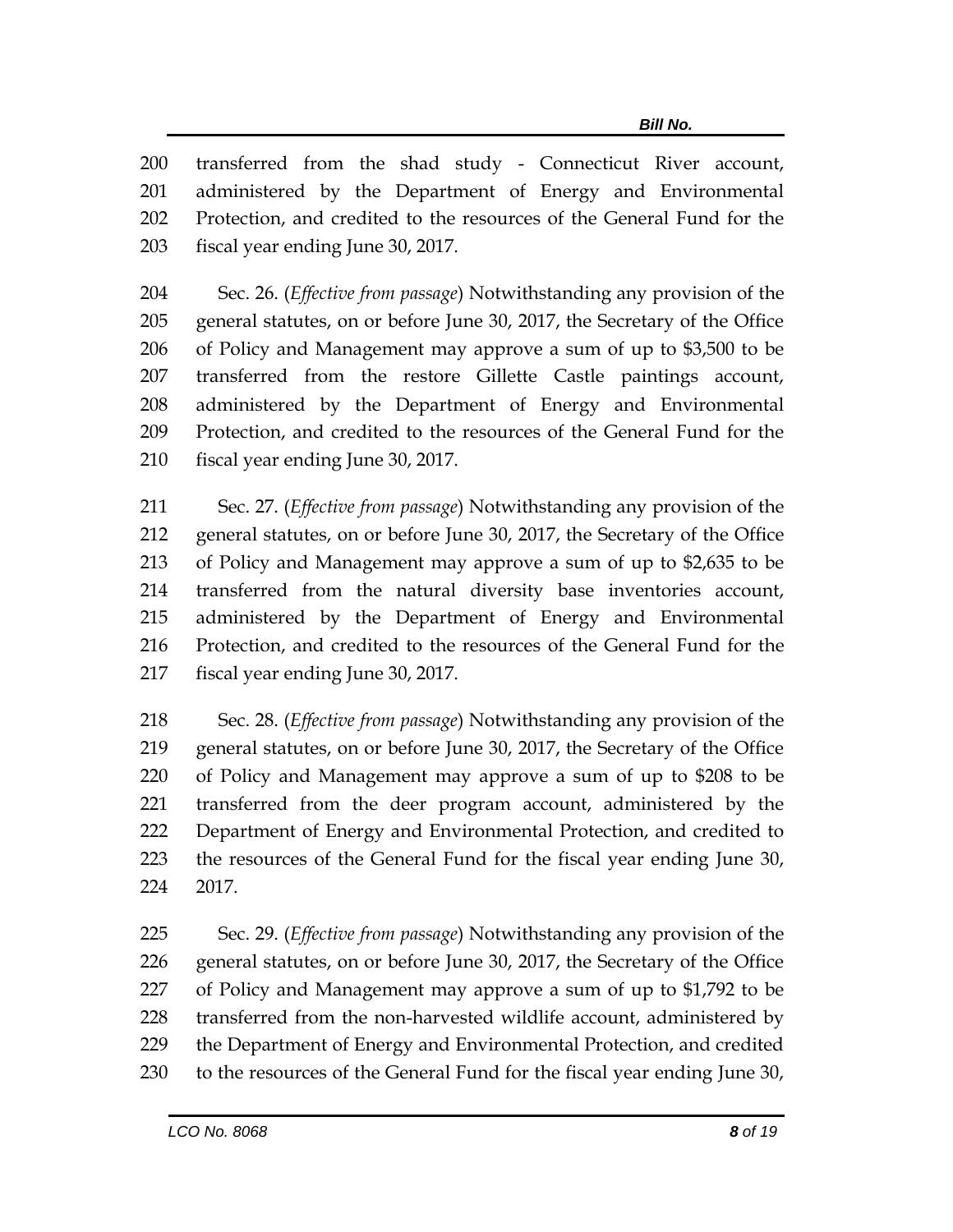2017.

 Sec. 30. (*Effective from passage*) Notwithstanding any provision of the general statutes, on or before June 30, 2017, the Secretary of the Office of Policy and Management may approve a sum of up to \$100 to be transferred from the pharmaceutical co-education grants account, administered by the Department of Energy and Environmental Protection, and credited to the resources of the General Fund for the fiscal year ending June 30, 2017.

 Sec. 31. (*Effective from passage*) Notwithstanding any provision of the general statutes, on or before June 30, 2017, the Secretary of the Office of Policy and Management may approve a sum of up to \$2,138 to be transferred from the biomedical research projects account, administered by the Department of Energy and Environmental Protection, and credited to the resources of the General Fund for the fiscal year ending June 30, 2017.

 Sec. 32. (*Effective from passage*) Notwithstanding any provision of the general statutes, on or before June 30, 2017, the Secretary of the Office of Policy and Management may approve a sum of up to \$658,538 to be transferred from the Special Contaminated Property Remediation and Insurance Fund, established pursuant to section 22a-133t of the general statutes, and credited to the resources of the General Fund for the fiscal year ending June 30, 2017.

 Sec. 33. (*Effective from passage*) Notwithstanding any provision of the general statutes, on or before June 30, 2017, the Secretary of the Office of Policy and Management may approve a sum of up to \$841,776 to be transferred from the LBE rebates account, administered by the Department of Energy and Environmental Protection, and credited to the resources of the General Fund for the fiscal year ending June 30, 2017.

 Sec. 34. (*Effective from passage*) Notwithstanding any provision of the general statutes, on or before June 30, 2017, the Secretary of the Office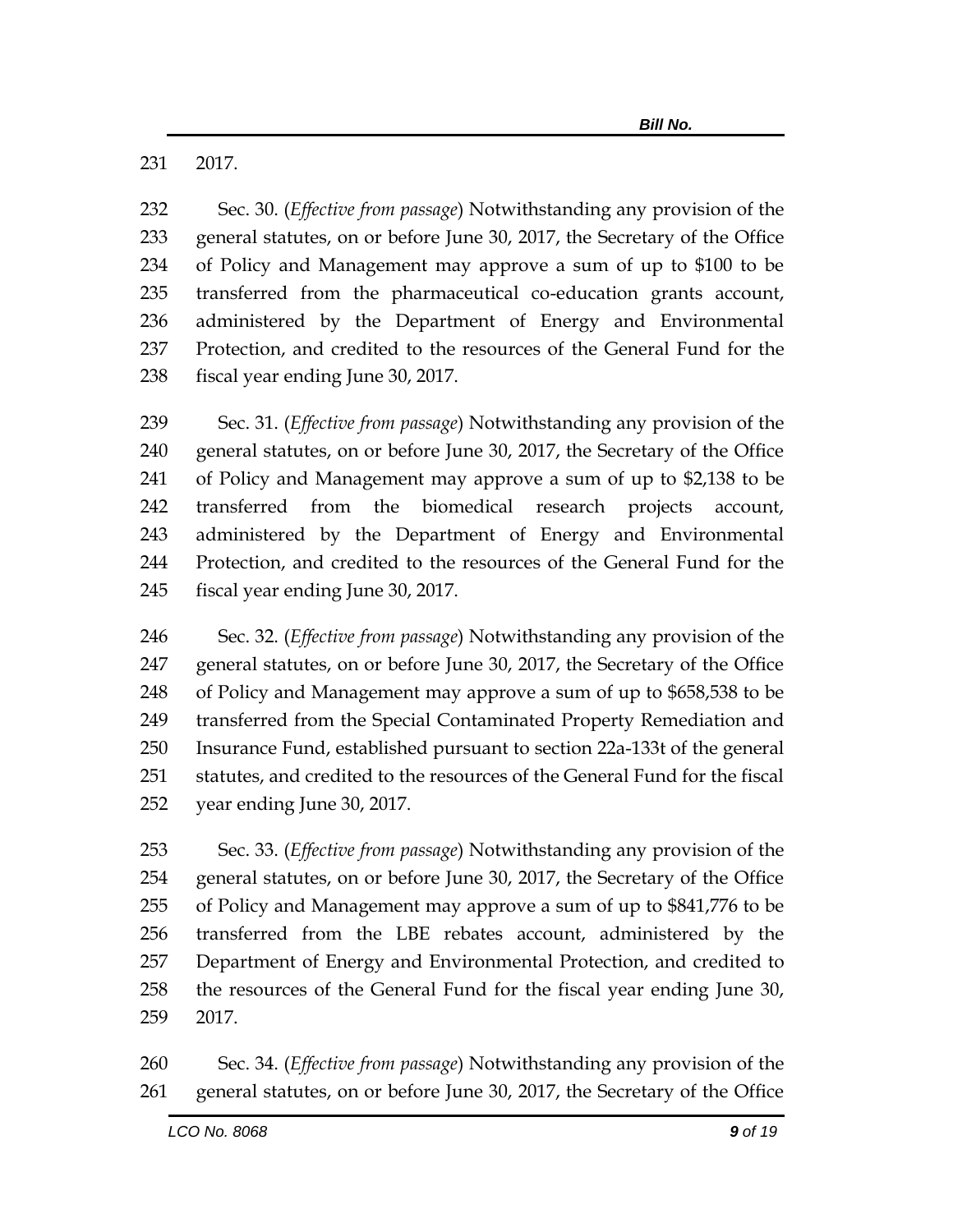of Policy and Management may approve a sum of up to \$5,943 to be transferred from the wetlands restoration and projection account, administered by the Department of Energy and Environmental Protection, and credited to the resources of the General Fund for the fiscal year ending June 30, 2017.

 Sec. 35. (*Effective from passage*) Notwithstanding any provision of the general statutes, on or before June 30, 2017, the Secretary of the Office of Policy and Management may approve a sum of up to \$500,000 to be transferred from the DEP Admin.-MRI subaccount within the maintenance, repair and improvement account, established pursuant to section 23-15b of the general statutes, and credited to the resources of the General Fund for the fiscal year ending June 30, 2017.

 Sec. 36. (*Effective from passage*) Notwithstanding any provision of the general statutes, on or before June 30, 2017, the Secretary of the Office of Policy and Management may approve a sum of up to \$22,349 to be transferred from the wilderness school program account, administered by the Department of Children and Families, and credited to the resources of the General Fund for the fiscal year ending June 30, 2017.

 Sec. 37. (*Effective from passage*) Notwithstanding any provision of the general statutes, on or before June 30, 2017, the Secretary of the Office of Policy and Management may approve a sum of up to \$873 to be transferred from the legislator reunion account, administered by the Office of Legislative Management, and credited to the resources of the General Fund for the fiscal year ending June 30, 2017.

 Sec. 38. (*Effective from passage*) Notwithstanding any provision of the general statutes, on or before June 30, 2017, the Secretary of the Office of Policy and Management may approve a sum of up to \$870 to be transferred from the art at the Capitol account, administered by the Office of Legislative Management, and credited to the resources of the General Fund for the fiscal year ending June 30, 2017.

Sec. 39. (*Effective from passage*) Notwithstanding any provision of the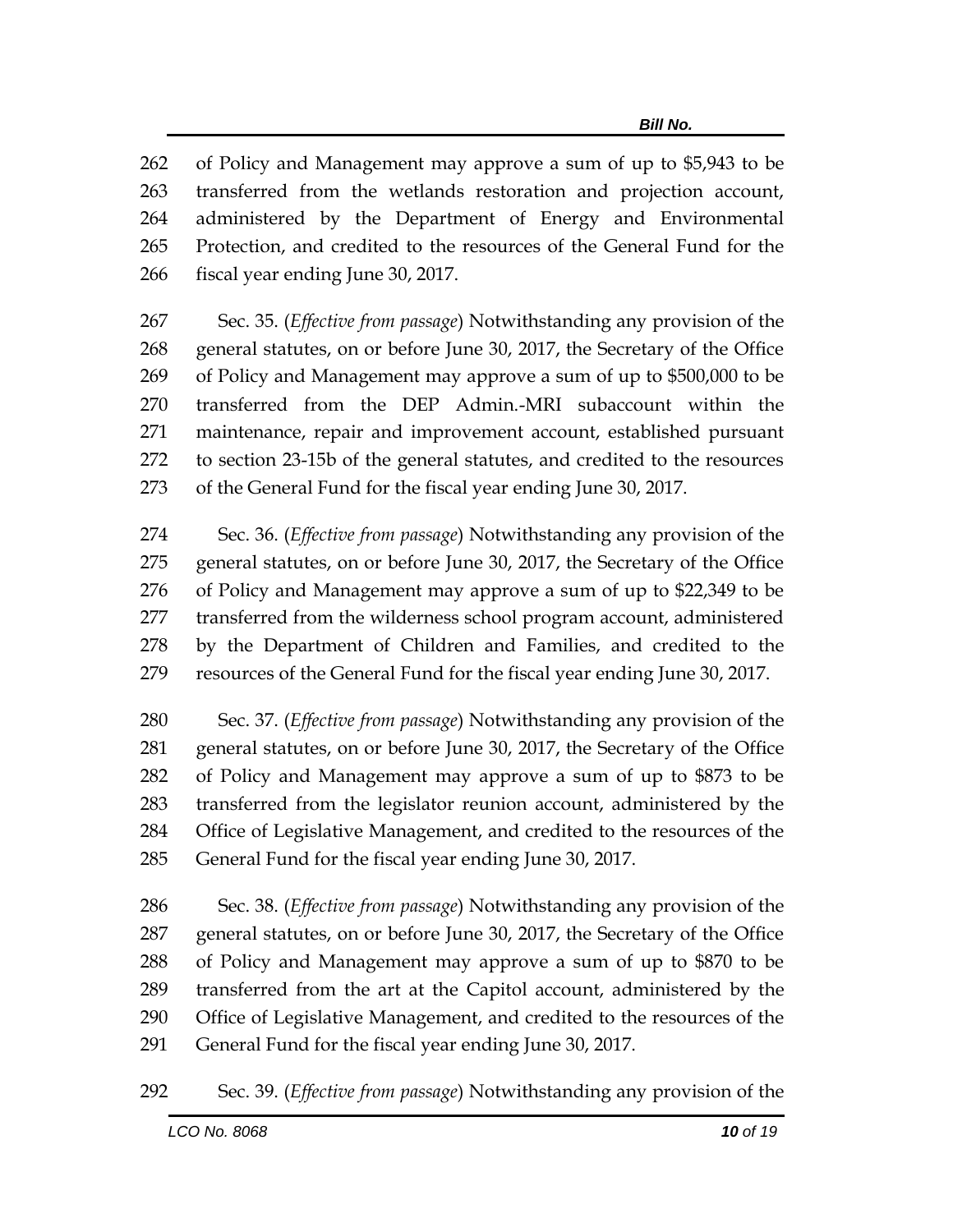general statutes, on or before June 30, 2017, the Secretary of the Office of Policy and Management may approve a sum of up to \$5,719 to be transferred from the Connecticut Hall of Fame account, administered by the Office of Legislative Management, and credited to the resources of the General Fund for the fiscal year ending June 30, 2017.

 Sec. 40. (*Effective from passage*) Notwithstanding any provision of the general statutes, on or before June 30, 2017, the Secretary of the Office of Policy and Management may approve a sum of up to \$100,000 to be transferred from the drug assets forfeiture revolving account in the Division of Criminal Justice, established pursuant to section 54-36i of the general statutes, and credited to the resources of the General Fund for the fiscal year ending June 30, 2017.

 Sec. 41. (*Effective from passage*) Notwithstanding any provision of the general statutes, on or before June 30, 2017, the Secretary of the Office of Policy and Management may approve a sum of up to \$925,000 to be transferred from the Judicial Data Processing Revolving Fund, established pursuant to section 51-5b of the general statutes, and credited to the resources of the General Fund for the fiscal year ending June 30, 2017.

 Sec. 42. (*Effective from passage*) Notwithstanding any provision of the general statutes, on or before June 30, 2017, the Secretary of the Office of Policy and Management may approve a sum of up to \$32,238 to be transferred from the community service labor program account under section 53a-39c of the general statutes, and credited to the resources of the General Fund for the fiscal year ending June 30, 2017.

 Sec. 43. (*Effective from passage*) Notwithstanding any provision of the general statutes, on or before June 30, 2017, the Secretary of the Office of Policy and Management may approve a sum of up to \$4,000,000 to be transferred from the probation Trans-Tech violation unit account, administered by the Judicial Department, and credited to the resources of the General Fund for the fiscal year ending June 30, 2017.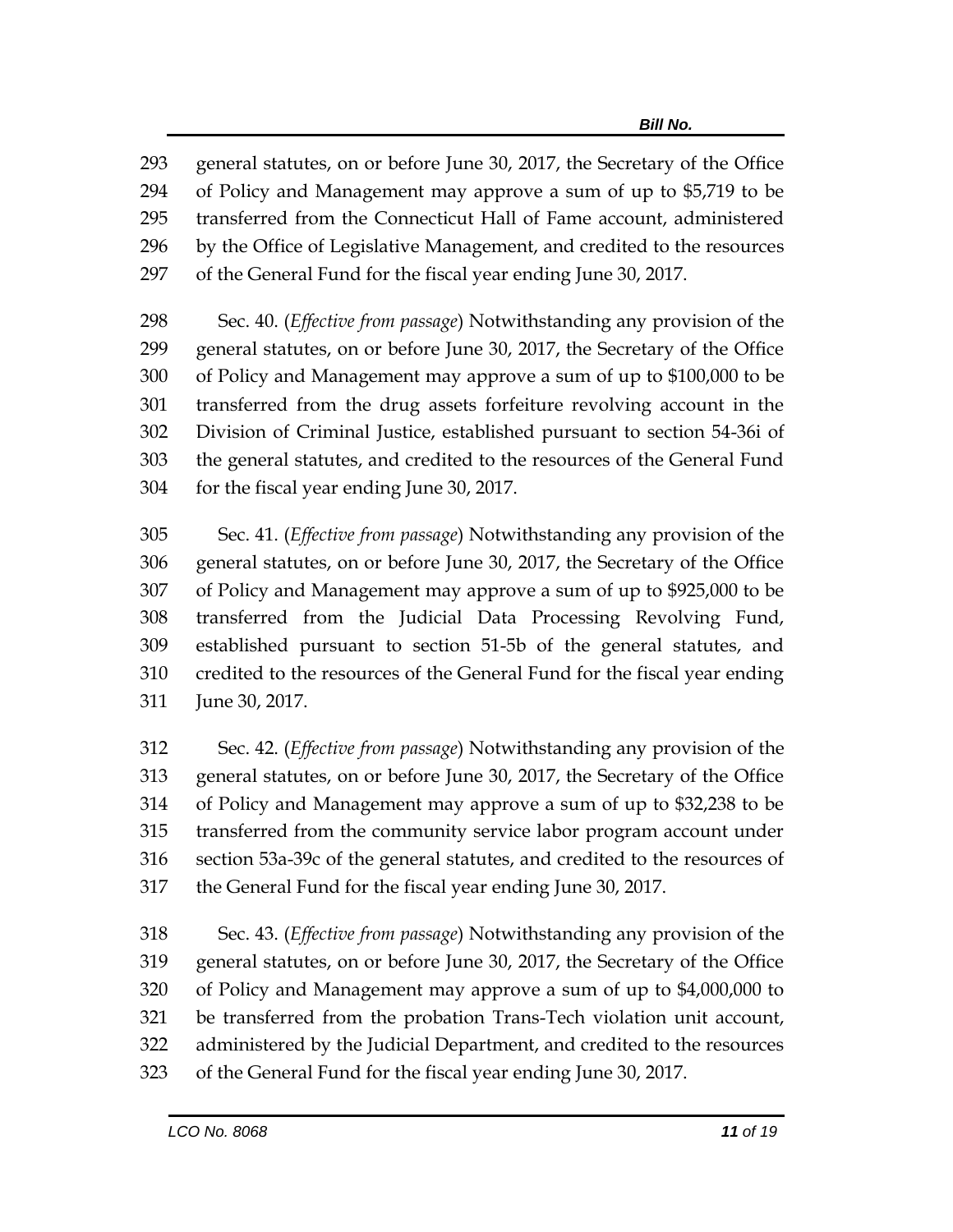Sec. 44. (*Effective from passage*) Notwithstanding any provision of the general statutes, on or before June 30, 2017, the Secretary of the Office of Policy and Management may approve a sum of up to \$3,400,000 to be transferred from the Probate Court Administration Fund, established pursuant to section 45a-82 of the general statutes, and credited to the resources of the General Fund for the fiscal year ending June 30, 2017. Notwithstanding subsection (j) of section 45a-82 of the general statutes, no additional funds in the Probate Court Administration Fund shall be transferred to the General Fund on June 30, 2017, pursuant to said subsection.

 Sec. 45. (*Effective from passage*) Notwithstanding any provision of the general statutes, on or before June 30, 2017, the Secretary of the Office of Policy and Management may approve a sum of up to \$350,000 to be transferred from the energy conservation project state buildings account, administered by the Department of Administrative Services, and credited to the resources of the General Fund for the fiscal year ending June 30, 2017.

 Sec. 46. (*Effective from passage*) Notwithstanding any provision of the general statutes, on or before June 30, 2017, the Secretary of the Office of Policy and Management may approve a sum of up to \$750,000 to be transferred from the facilities surplus property account, administered by the Department of Administrative Services, and credited to the resources of the General Fund for the fiscal year ending June 30, 2017.

 Sec. 47. (*Effective from passage*) Notwithstanding any provision of the general statutes, on or before June 30, 2017, the Secretary of the Office of Policy and Management may approve a sum of up to \$150,000 to be transferred from the pistol permits photographic costs account, established under section 29-30 of the general statutes, and credited to the resources of the General Fund for the fiscal year ending June 30, 2017.

Sec. 48. (*Effective from passage*) Notwithstanding any provision of the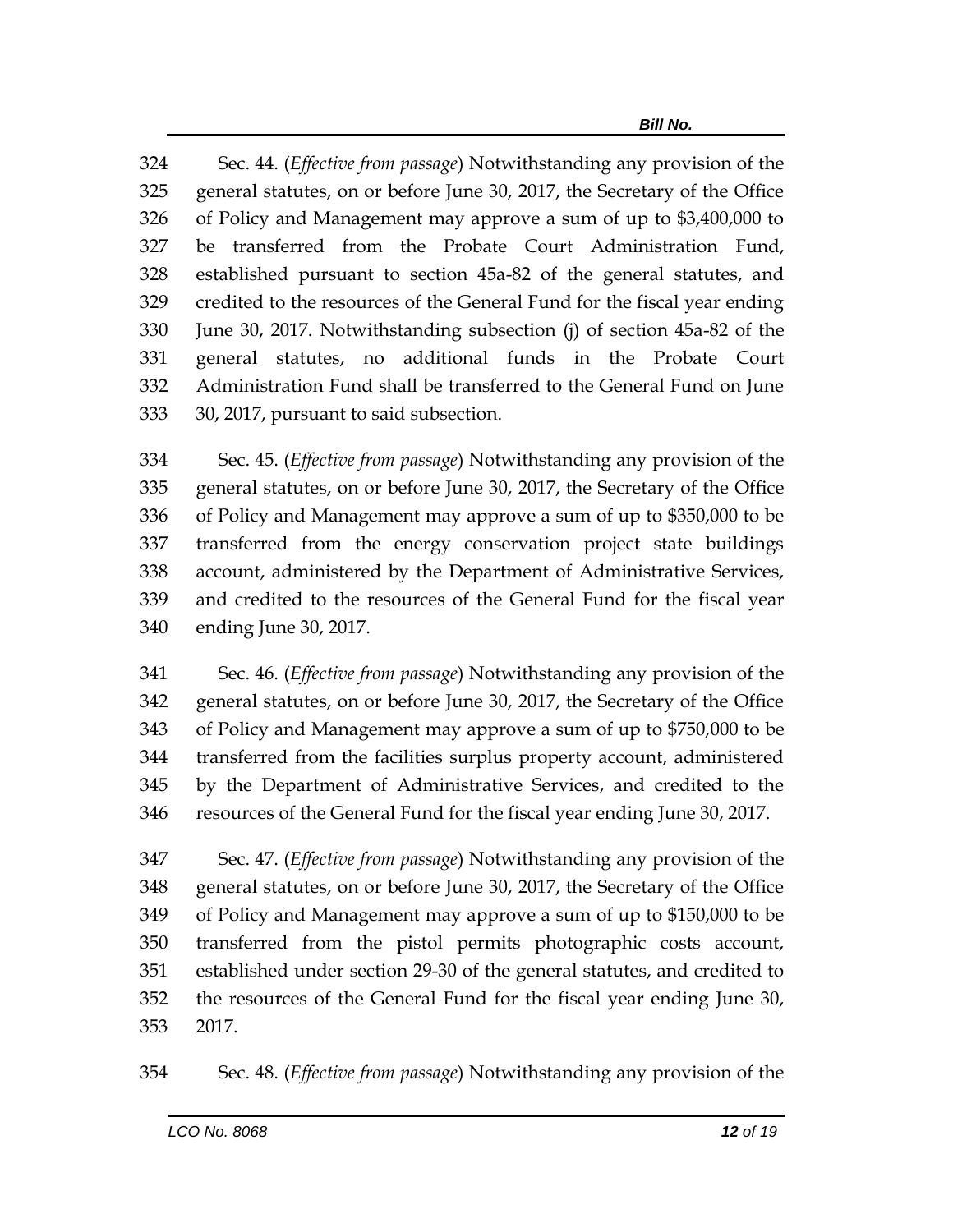general statutes, on or before June 30, 2017, the Secretary of the Office of Policy and Management may approve a sum of up to \$50,000 to be transferred from the court reimbursements account, administered by the Department of Emergency Services and Public Protection, and credited to the resources of the General Fund for the fiscal year ending June 30, 2017.

 Sec. 49. (*Effective from passage*) Notwithstanding any provision of the general statutes, on or before June 30, 2017, the Secretary of the Office of Policy and Management may approve a sum of up to \$150,000 to be transferred from the ammunition certificates account, established under section 29-38o of the general statutes, and credited to the resources of the General Fund for the fiscal year ending June 30, 2017.

 Sec. 50. (*Effective from passage*) Notwithstanding any provision of the general statutes, on or before June 30, 2017, the Secretary of the Office of Policy and Management may approve a sum of up to \$2,250,000 to be transferred from the industrial fund under section 18-88 of the general statutes, and credited to the resources of the General Fund for the fiscal year ending June 30, 2017.

 Sec. 51. (*Effective from passage*) Notwithstanding any provision of the general statutes, on or before June 30, 2017, the Secretary of the Office of Policy and Management may approve a sum of up to \$150,000 to be transferred from the animal population control account, established pursuant to section 22-380g of the general statutes, and credited to the resources of the General Fund for the fiscal year ending June 30, 2017.

 Sec. 52. (*Effective from passage*) Notwithstanding any provision of the general statutes, on or before June 30, 2017, the Secretary of the Office of Policy and Management may approve a sum of up to \$4,000,000 to be transferred from the Banking Fund, established pursuant to section 36a-65 of the general statutes, and credited to the resources of the General Fund for the fiscal year ending June 30, 2017.

Sec. 53. (*Effective from passage*) Notwithstanding any provision of the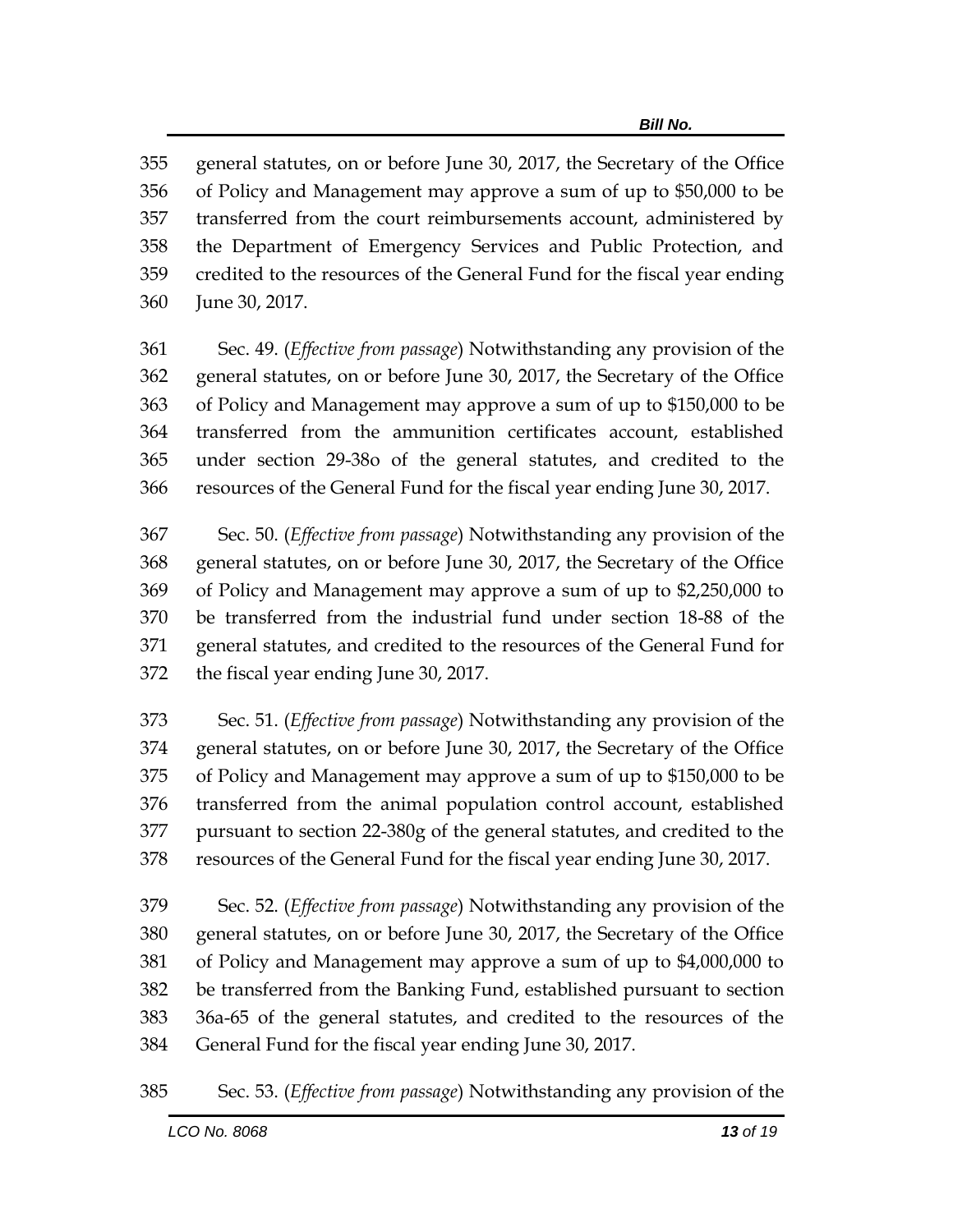general statutes, on or before June 30, 2017, the Secretary of the Office of Policy and Management may approve a sum of up to \$3,000,000 to be transferred from the Emissions Enterprise Fund, established under section 14-164m of the general statutes, and credited to the resources of the General Fund for the fiscal year ending June 30, 2017.

 Sec. 54. (*Effective from passage*) Notwithstanding any provision of the general statutes, on or before June 30, 2017, the Secretary of the Office of Policy and Management may approve a sum of up to \$925,000 to be transferred from the debt service retirement account, administered by the State Treasurer, and credited to the resources of the General Fund for the fiscal year ending June 30, 2017.

 Sec. 55. (*Effective from passage*) Notwithstanding any provision of the general statutes, on or before June 30, 2017, the Secretary of the Office of Policy and Management may approve a sum of up to \$865,000 to be transferred from the school bus seat belt account, established pursuant to section 14-50b of the general statutes, and credited to the resources of the General Fund for the fiscal year ending June 30, 2017.

 Sec. 56. (*Effective from passage*) Notwithstanding any provision of the general statutes, on or before June 30, 2017, the Secretary of the Office of Policy and Management may approve a sum of up to \$530,000 to be transferred from the new automobile warranties account, established pursuant to section 42-190 of the general statutes, and credited to the resources of the General Fund for the fiscal year ending June 30, 2017.

 Sec. 57. (*Effective from passage*) Notwithstanding any provision of the general statutes, on or before June 30, 2017, the Secretary of the Office of Policy and Management may approve a sum of up to \$500,000 to be transferred from the consumer protection enforcement account, established pursuant to section 21a-8a of the general statutes, and credited to the resources of the General Fund for the fiscal year ending June 30, 2017.

Sec. 58. (*Effective from passage*) Notwithstanding any provision of the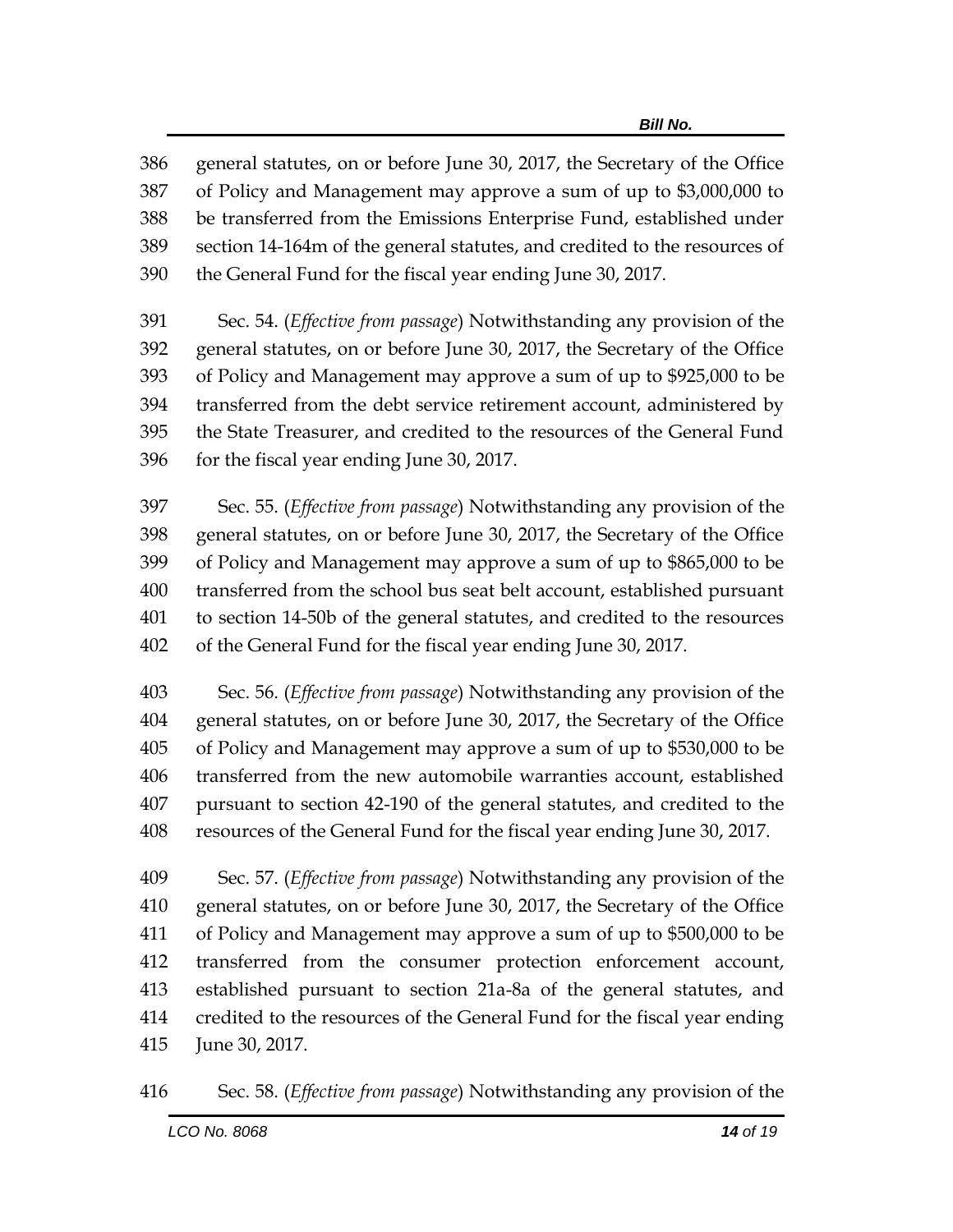general statutes, on or before June 30, 2017, the Secretary of the Office of Policy and Management may approve a sum of up to \$400,000 to be transferred from the real estate guaranty account, administered by the Department of Consumer Protection, and credited to the resources of the General Fund for the fiscal year ending June 30, 2017.

 Sec. 59. (*Effective from passage*) Notwithstanding any provision of the general statutes, on or before June 30, 2017, the Secretary of the Office of Policy and Management may approve a sum of up to \$400,000 to be transferred from the preferred provider network account, administered by the Insurance Department, and credited to the resources of the General Fund for the fiscal year ending June 30, 2017.

 Sec. 60. (*Effective from passage*) Notwithstanding any provision of the general statutes, on or before June 30, 2017, the Secretary of the Office of Policy and Management may approve a sum of up to \$350,000 to be transferred from the Correctional General Welfare Fund, established under section 4-57a of the general statutes, and credited to the resources of the General Fund for the fiscal year ending June 30, 2017.

 Sec. 61. (*Effective from passage*) Notwithstanding any provision of the general statutes, on or before June 30, 2017, the Secretary of the Office of Policy and Management may approve a sum of up to \$348,000 to be transferred from the New Home Construction Guaranty Fund, established pursuant to section 20-417i of the general statutes, and credited to the resources of the General Fund for the fiscal year ending June 30, 2017.

 Sec. 62. (*Effective from passage*) Notwithstanding any provision of the general statutes, on or before June 30, 2017, the Secretary of the Office of Policy and Management may approve a sum of up to \$310,000 to be transferred from the utilization review fees account, administered by the Insurance Department, and credited to the resources of the General Fund for the fiscal year ending June 30, 2017.

Sec. 63. (*Effective from passage*) Notwithstanding any provision of the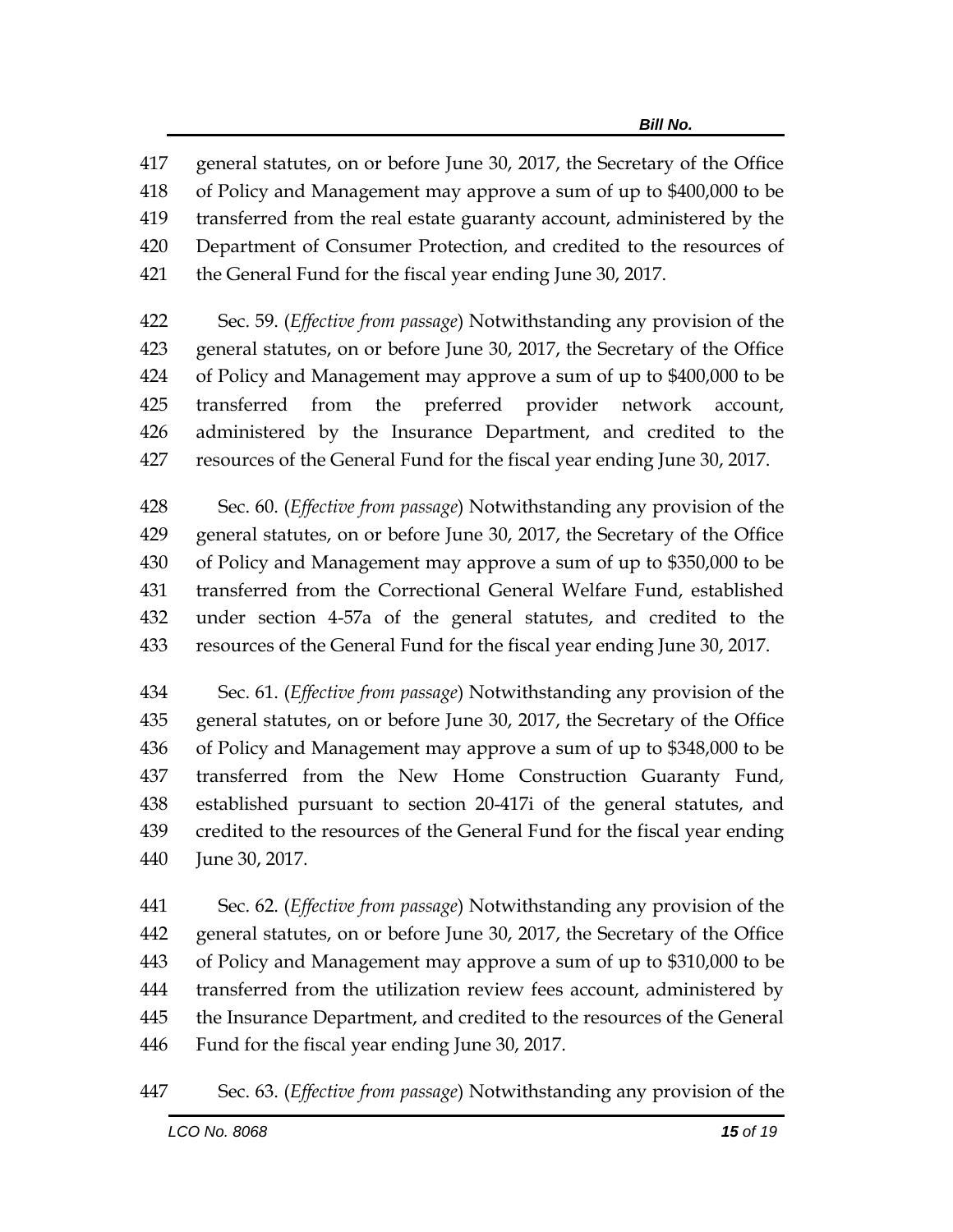general statutes, on or before June 30, 2017, the Secretary of the Office of Policy and Management may approve a sum of up to \$204,000 to be transferred from the miscellaneous grants account, administered by the Department of Economic and Community Development, and credited to the resources of the General Fund for the fiscal year ending June 30, 2017.

 Sec. 64. (*Effective from passage*) Notwithstanding any provision of the general statutes, on or before June 30, 2017, the Secretary of the Office of Policy and Management may approve a sum of up to \$200,000 to be transferred from the Connecticut Health Club Guaranty Fund, established pursuant to section 21a-226 of the general statutes, and credited to the resources of the General Fund for the fiscal year ending June 30, 2017.

 Sec. 65. (*Effective from passage*) Notwithstanding any provision of the general statutes, on or before June 30, 2017, the Secretary of the Office of Policy and Management may approve a sum of up to \$200,000 to be transferred from the Connecticut economic impact analysis account, administered by the Department of Economic and Community Development, and credited to the resources of the General Fund for the fiscal year ending June 30, 2017.

 Sec. 66. (*Effective from passage*) Notwithstanding any provision of the general statutes, on or before June 30, 2017, the Secretary of the Office of Policy and Management may approve a sum of up to \$190,000 to be transferred from the Home Improvement Guaranty Fund, established pursuant to section 20-432 of the general statutes, and credited to the resources of the General Fund for the fiscal year ending June 30, 2017.

 Sec. 67. (*Effective from passage*) Notwithstanding any provision of the general statutes, on or before June 30, 2017, the Secretary of the Office of Policy and Management may approve a sum of up to \$100,000 to be transferred from the maintenance, repair and improvement account, established pursuant to section 22-26i of the general statutes, and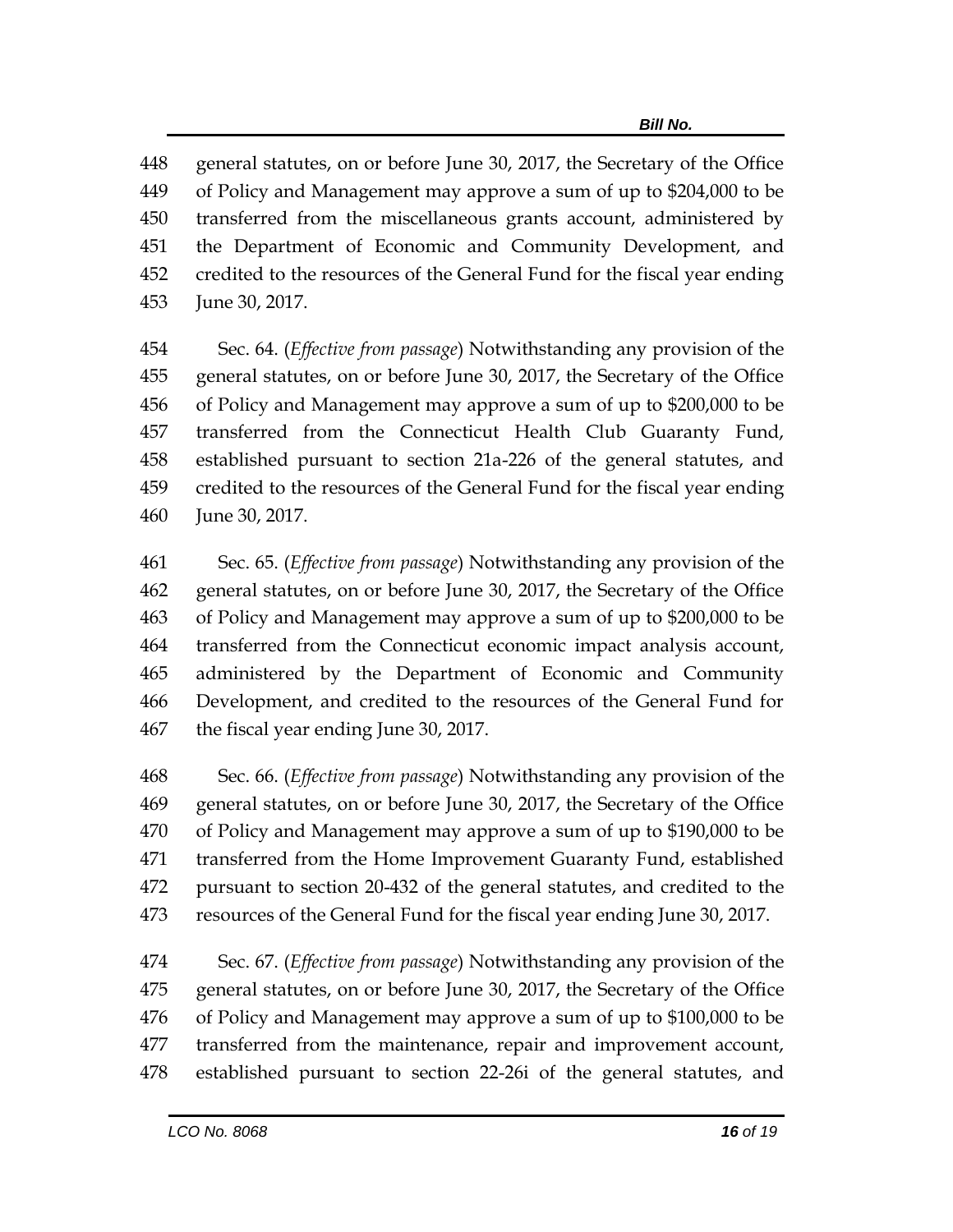credited to the resources of the General Fund for the fiscal year ending June 30, 2017.

 Sec. 68. (*Effective from passage*) Notwithstanding any provision of the general statutes, on or before June 30, 2017, the Secretary of the Office of Policy and Management may approve a sum of up to \$55,000 to be transferred from the Insurance Department education account, administered by the Insurance Department, and credited to the resources of the General Fund for the fiscal year ending June 30, 2017.

 Sec. 69. (*Effective from passage*) Notwithstanding the provisions of section 4-85 of the general statutes, or any other provision of the general statutes, public act or special act, on or before June 30, 2017, the Governor shall restore reductions made during the fiscal year ending June 30, 2017, to the Employment Opportunities and Day Services account in the Department of Developmental Services in the amount of \$1,000,000.

 Sec. 70. (*Effective from passage*) For the fiscal year ending June 30, 2017, the Comptroller is authorized to record as revenue for such fiscal year up to \$15,112,936 received by the state on or before August 15, 2017, resulting from negotiated settlements entered into by the office of the Attorney General on behalf of the state. Such revenue shall be deposited in the Budget Reserve Fund.

| 70<br>sections: |              |               |  |  |
|-----------------|--------------|---------------|--|--|
| Section 1       | from passage | New section   |  |  |
| Sec. $2$        | from passage | New section   |  |  |
| Sec. $3$        | from passage | $4-28e(c)(4)$ |  |  |
| Sec. 4          | from passage | New section   |  |  |
| Sec. 5          | from passage | New section   |  |  |
| Sec. 6          | from passage | $3-115b$      |  |  |
| Sec. 7          | from passage | New section   |  |  |
| Sec. 8          | from passage | New section   |  |  |
| Sec. 9          | from passage | New section   |  |  |

This act shall take effect as follows and shall amend the following  $\vert$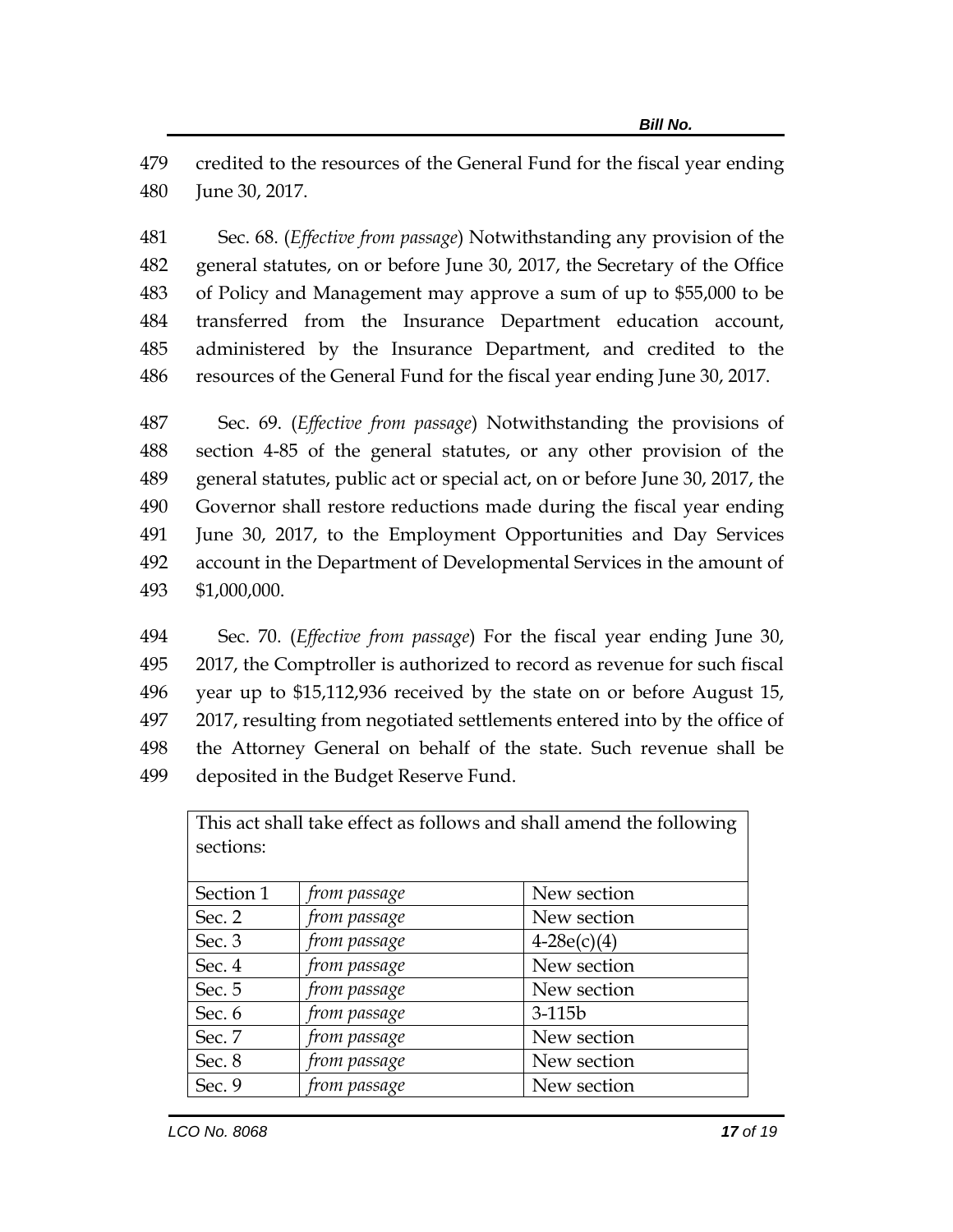*Bill No.*

| Sec. 10 | from passage         | New section |
|---------|----------------------|-------------|
| Sec. 11 | from passage         | New section |
| Sec. 12 | from passage         | New section |
| Sec. 13 | from passage         | New section |
| Sec. 14 | from passage         | New section |
| Sec. 15 | from passage         | New section |
| Sec. 16 | from passage         | New section |
| Sec. 17 | from passage         | New section |
| Sec. 18 | from passage         | New section |
| Sec. 19 | from passage         | New section |
| Sec. 20 | from passage         | New section |
| Sec. 21 | from passage         | New section |
| Sec. 22 | from passage         | New section |
| Sec. 23 | from passage         | New section |
| Sec. 24 | from passage         | New section |
| Sec. 25 | from passage         | New section |
| Sec. 26 | from passage         | New section |
| Sec. 27 | from passage         | New section |
| Sec. 28 | from passage         | New section |
| Sec. 29 | from passage         | New section |
| Sec. 30 | from passage         | New section |
| Sec. 31 | from passage         | New section |
| Sec. 32 | from passage         | New section |
| Sec. 33 | from passage         | New section |
| Sec. 34 | from passage         | New section |
| Sec. 35 | from passage         | New section |
| Sec. 36 | from passage         | New section |
| Sec. 37 | from passage         | New section |
| Sec. 38 | from p <u>assage</u> | New section |
| Sec. 39 | from passage         | New section |
| Sec. 40 | from passage         | New section |
| Sec. 41 | from passage         | New section |
| Sec. 42 | from passage         | New section |
| Sec. 43 | from passage         | New section |
| Sec. 44 | from passage         | New section |
| Sec. 45 | from passage         | New section |
| Sec. 46 | from passage         | New section |
| Sec. 47 | from passage         | New section |
| Sec. 48 | from passage         | New section |